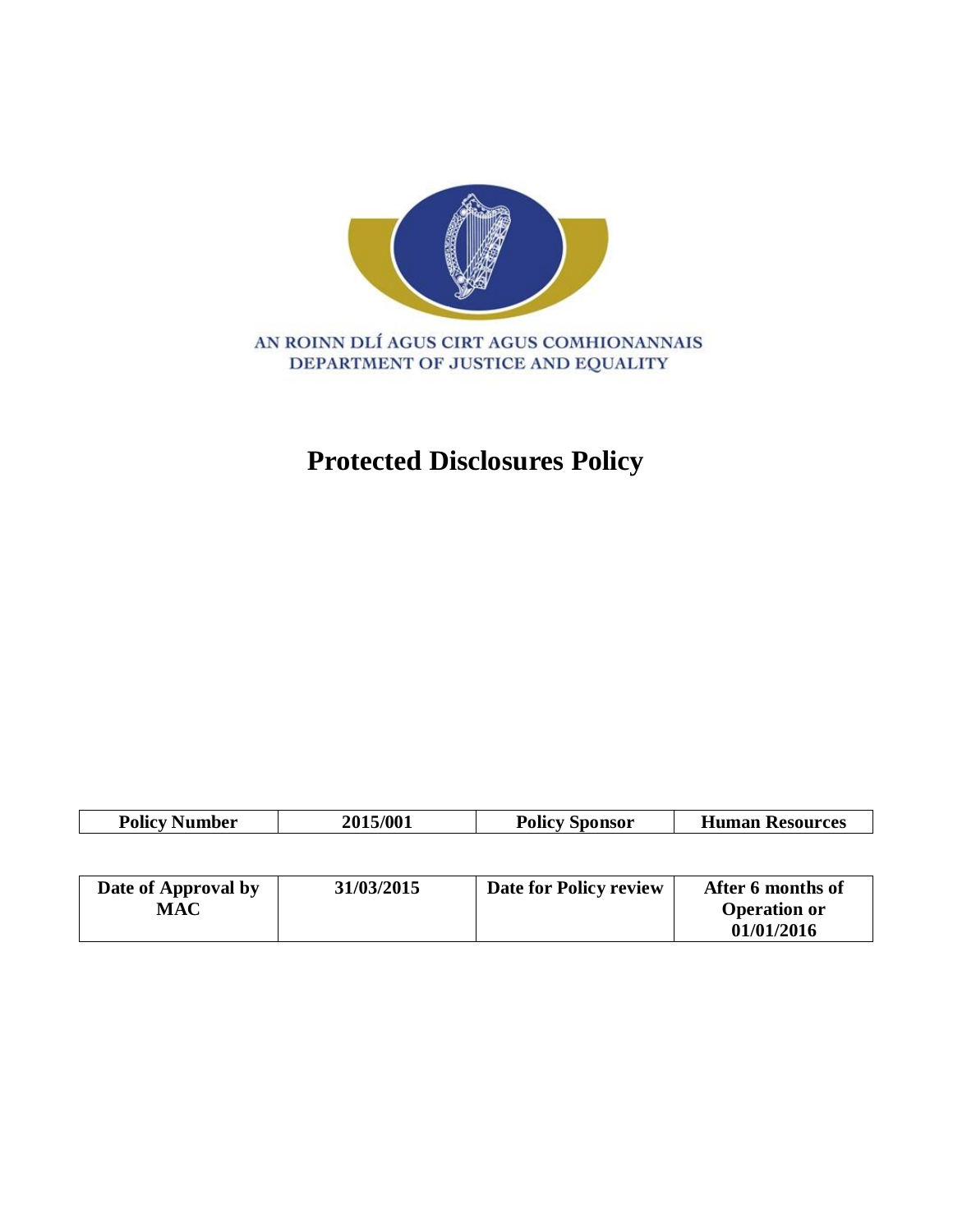### **Contents**

| 1              |                      |  |  |
|----------------|----------------------|--|--|
| $\overline{2}$ |                      |  |  |
| 3              |                      |  |  |
| 4              |                      |  |  |
| 5              |                      |  |  |
| 6              |                      |  |  |
| 7              |                      |  |  |
| 8              |                      |  |  |
| 9              |                      |  |  |
| 10             |                      |  |  |
|                | 10.1<br>10.2<br>10.3 |  |  |
| 11             |                      |  |  |
| 12             |                      |  |  |
| 13             |                      |  |  |
| 14             |                      |  |  |
| 15             |                      |  |  |
| 16             |                      |  |  |
| 17             |                      |  |  |
| 18             |                      |  |  |
| 19             |                      |  |  |
|                |                      |  |  |
|                |                      |  |  |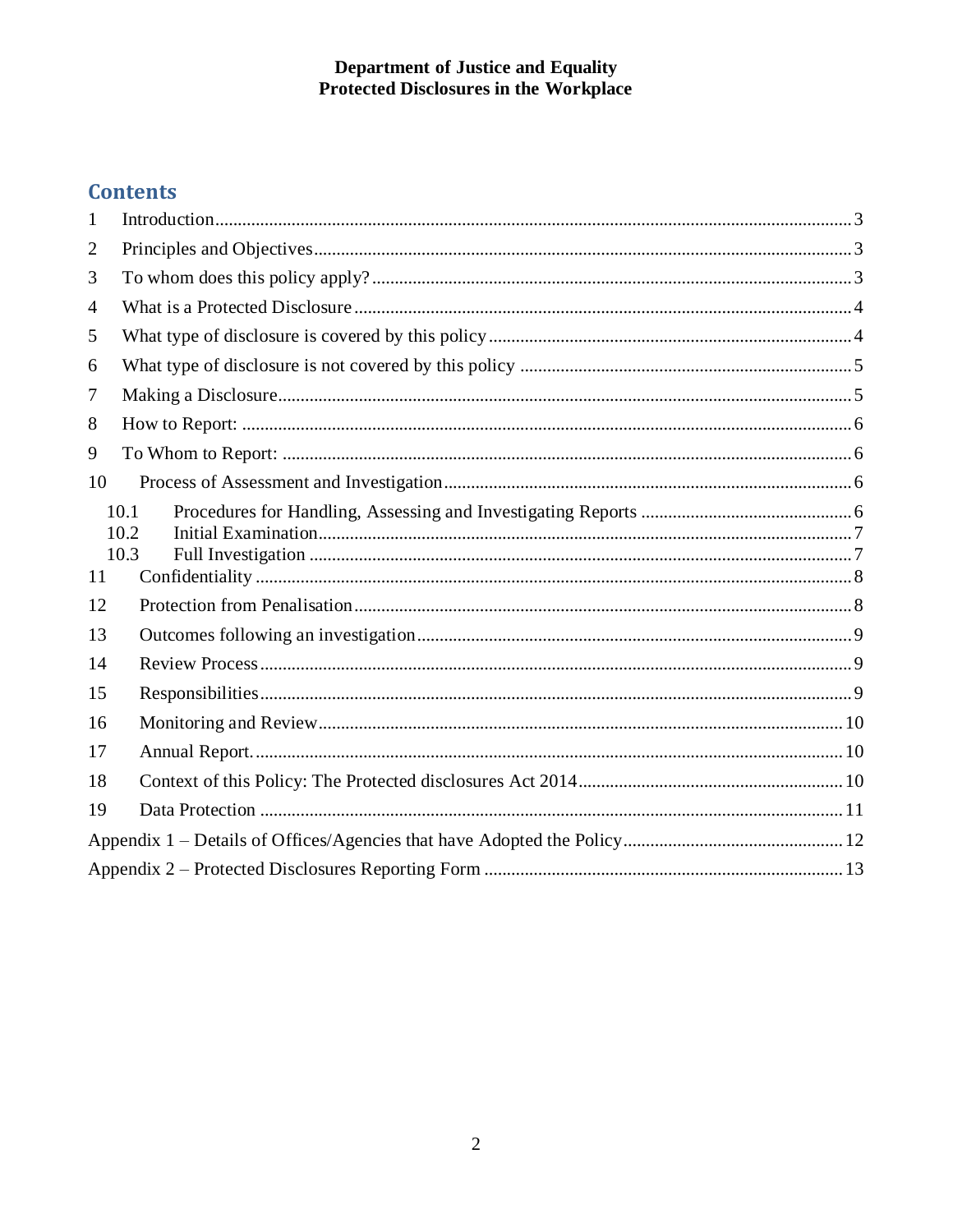#### <span id="page-2-0"></span>**1 Introduction**

The purpose of this document is to set out the Department of Justice and Equality's policy on Protected Disclosures in the workplace.

The Protected Disclosures Act 2014 provides a robust statutory framework within which workers can raise concerns regarding potential wrongdoing that has come to their attention in the workplace, in the knowledge that they can avail of significant employment and other protections if they are penalised by their employer or suffer any detriment for making such disclosures.

This Policy should be considered a part of the Departments approach to good corporate governance ensuring that high standards are maintained and that a culture of 'speaking up' is encouraged.

#### <span id="page-2-1"></span>**2 Principles and Objectives**

The objective of this policy is to encourage all workers to raise internally genuine concerns about possible wrongdoing in the workplace so that these concerns can be investigated following the principles of natural justice and addressed in a manner appropriate to the circumstances of the case.

This policy is designed to ensure that all disclosures of wrongdoing in the workplace will, as a matter of routine, be the subject of an appropriate internal investigation followed by appropriate actions based on the investigation findings thereby ensuring workers will not have a need to, or a basis for, seeking to access the remedies of the Protected Disclosures Act 2014.

The Department will ensure that there is a mechanism to enable all workers to voice concerns in good faith internally in the confidence that in so far as possible:

- their communication will be treated with confidentiality by the recipient
- their concern will be investigated where that is considered appropriate
- the person reporting will receive protection from victimisation or harassment
- the person reporting will not be subject to retribution or disciplinary proceedings

The policy relates to the reporting of relevant wrongdoing as defined in the Protected Disclosures Act 2014 and is not intended to act as a substitute for normal day to day operational reporting. Neither is it intended to act as a substitute for existing grievance or other HR procedures.

#### <span id="page-2-2"></span>**3 To whom does this policy apply?**

This policy applies to, but is not limited to, all staff who are employees of the Department of Justice and Equality. Employees of organisations or agencies with their own Accounting Officer (for example An Garda Síochána) are required to report under their own organisations policy.

Statutory bodies and executive offices of the Department will be invited to adopt this policy if deemed appropriate by the Department and the body concerned. In the absence of any policy, this policy will be deemed to apply to the staff of such bodies. A list of bodies who have adopted the policy, or a variant of the policy, will be maintained in an Appendix to this document.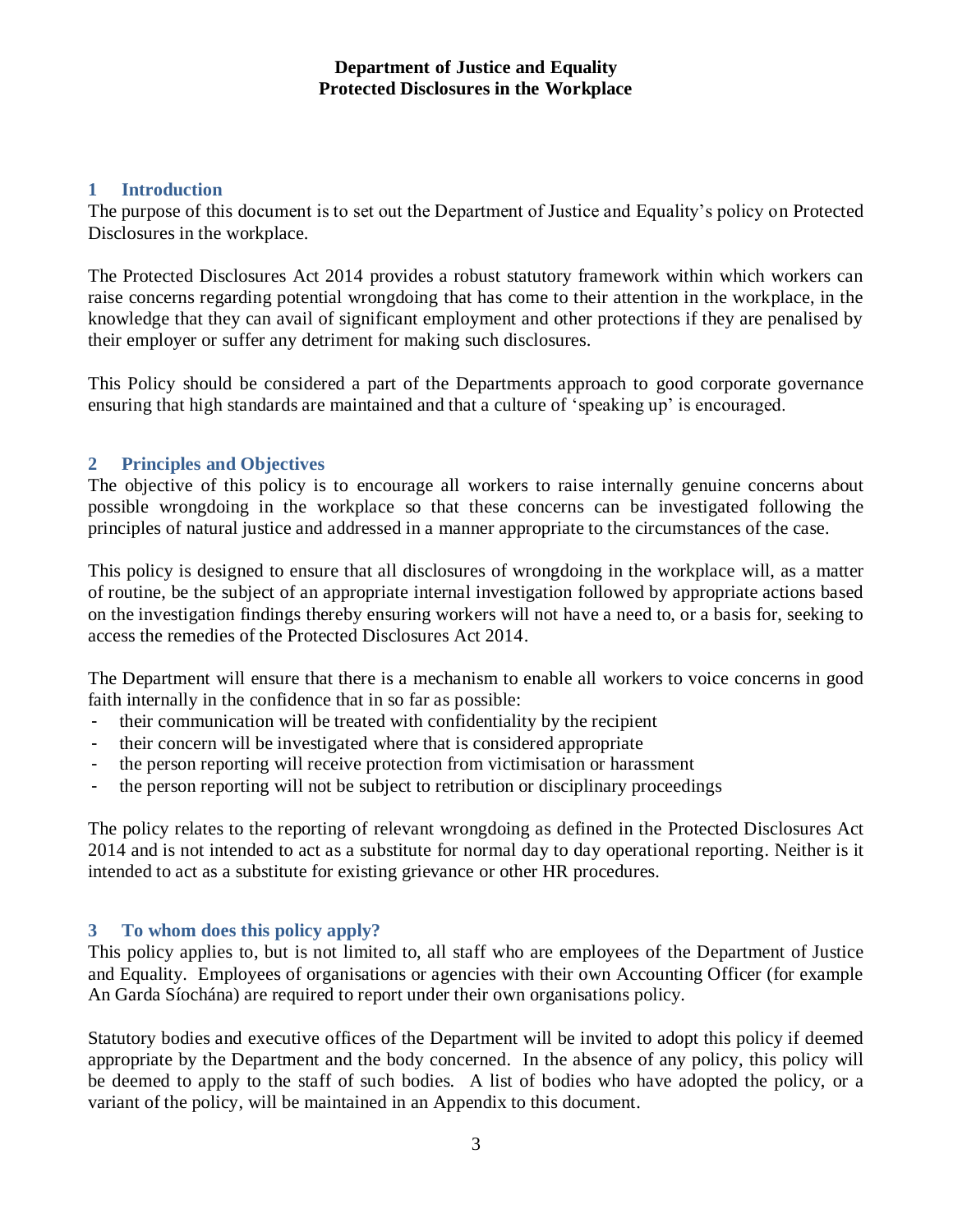This policy refers to "workers" throughout the document, This term covers all persons who are employees whether permanent or temporary, long term contractors, agency workers or any other persons in receipt of payment for service to the Department. Retired employees or ex-workers may also report under this policy.

#### <span id="page-3-0"></span>**4 What is a Protected Disclosure**

A Protected Disclosure is as defined in the Protected Disclosures Act 2014, being a disclosure of relevant information related to wrongdoing made by a worker in the manner specified under the act.<sup>1</sup>

- A worker must reasonably believe that the information disclosed tends to show one or more "relevant wrongdoings"
- The wrongdoing must come to the workers attention **in connection with his or her employment**. For example, a disclosure will not be protected if it relates to matters in someone's personal life outside and unconnected to the workplace.

As it is not possible to know at the time of disclosure whether the disclosure would subsequently be deemed protected under the 2014 Protected Disclosure Act, all disclosures will initially be treated as if they meet the criteria in the Act.

#### <span id="page-3-1"></span>**5 What type of disclosure is covered by this policy**

A Protected Disclosure involves the reporting of information which, in the reasonable belief of the worker making the report, is true and tends to show that one or more of the following relevant wrongdoings has been committed or is likely to be committed:

- Unlawful or improper use of public funds or resources;
- Financial misconduct or fraud:
- Corruption, bribery or blackmail;
- Failure to comply with a legal or regulatory obligation;
- Endangerment of the health and safety of employees and clients;
- The commission of a criminal offences;
- Miscarriage of justice;
- Gross negligence or gross mismanagement by public bodies
- The concealment of any of the above.

The list above is for illustrative purposes and is non exhaustive.<sup>2</sup> All employees are encouraged to raise genuine concerns about possible improprieties at the earliest opportunity, and in an appropriate way. This policy outlines the channels and procedures provided for reporting concerns. A concern which is not reported may allow the malpractice to continue, to the detriment of the Department.

 $\overline{a}$ 

<sup>&</sup>lt;sup>1</sup> See Section [18](#page-9-2)

<sup>&</sup>lt;sup>2</sup> Full list available in Protected Disclosures Act 2014 at http://www.irishstatutebook.ie/2014/en/act/pub/0014/index.html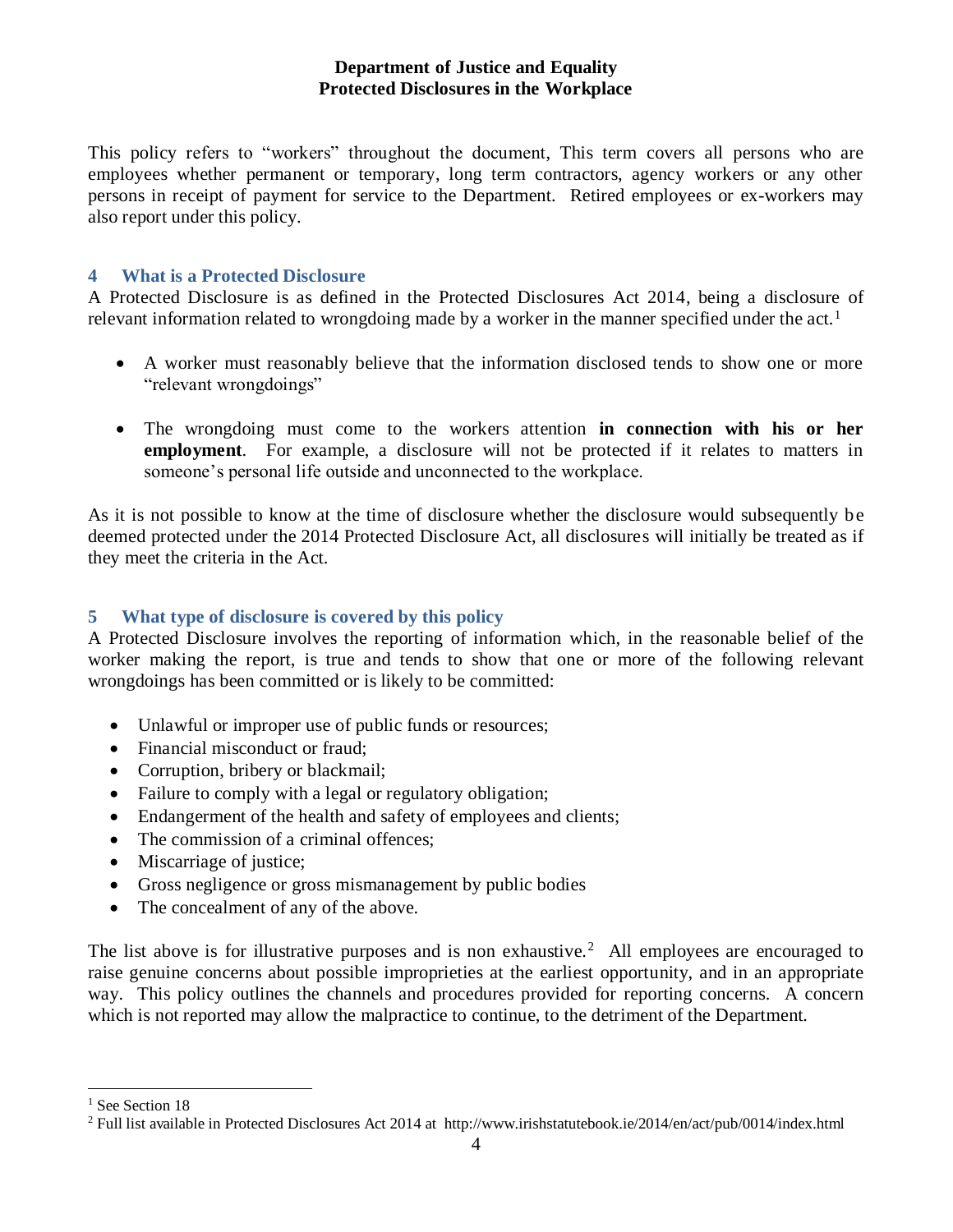#### <span id="page-4-0"></span>**6 What type of disclosure is not covered by this policy**

This policy does not cover matters of private interest, i.e. personal complaints or personal grievances. Matters of a personal nature should continue to be reported to the Human Resource Division under relevant Human Resource policies such as the Grievance Procedure or the Civil Service anti-bullying and harassment policy – Dignity at Work.

#### <span id="page-4-1"></span>**7 Making a Disclosure**

As a first step, a worker, believing reasonably, that a wrongdoing exists in the workplace, should **consider** reporting the matter to his/her:

#### **a. Line manager at HEO level or above / Head of Function**

If the worker would be uncomfortable or otherwise reluctant to report to his/her manager, then they can report the matter to

#### **b. The next highest level of management up to and including Director/Assistant Secretary**

However, if for any reason the worker feels it inappropriate to report a wrongdoing **to the persons above, then s/he should report these concerns to** 

#### **c. The Head of Internal Audit.**

Where a worker has reported to line management and is dissatisfied with the response/outcome of line managements' investigation then s/he retains the right to further report the concerns to the Head of Internal Audit.

Workers may alternatively choose to make a report directly to an appropriate external regulatory authority. However, they should remain cognisant of their confidentiality duty to the Department of Justice and Equality and should consider whether by-passing the internal procedures is a reasonable course of action.

Reports or concerns expressed anonymously will be considered at the discretion of the Head of Internal Audit. In exercising this discretion the Head of Internal Audit will take the following into account:

- The seriousness of the issues raised
- $\blacksquare$  The credibility of the concern
- The likelihood of confirming the allegation from attributable sources

Anonymous reports will be taken seriously however the effectiveness of any investigation may be limited where an individual chooses not to be identified. The Department of Justice strongly encourages staff to identify themselves in making a report to facilitate the investigation.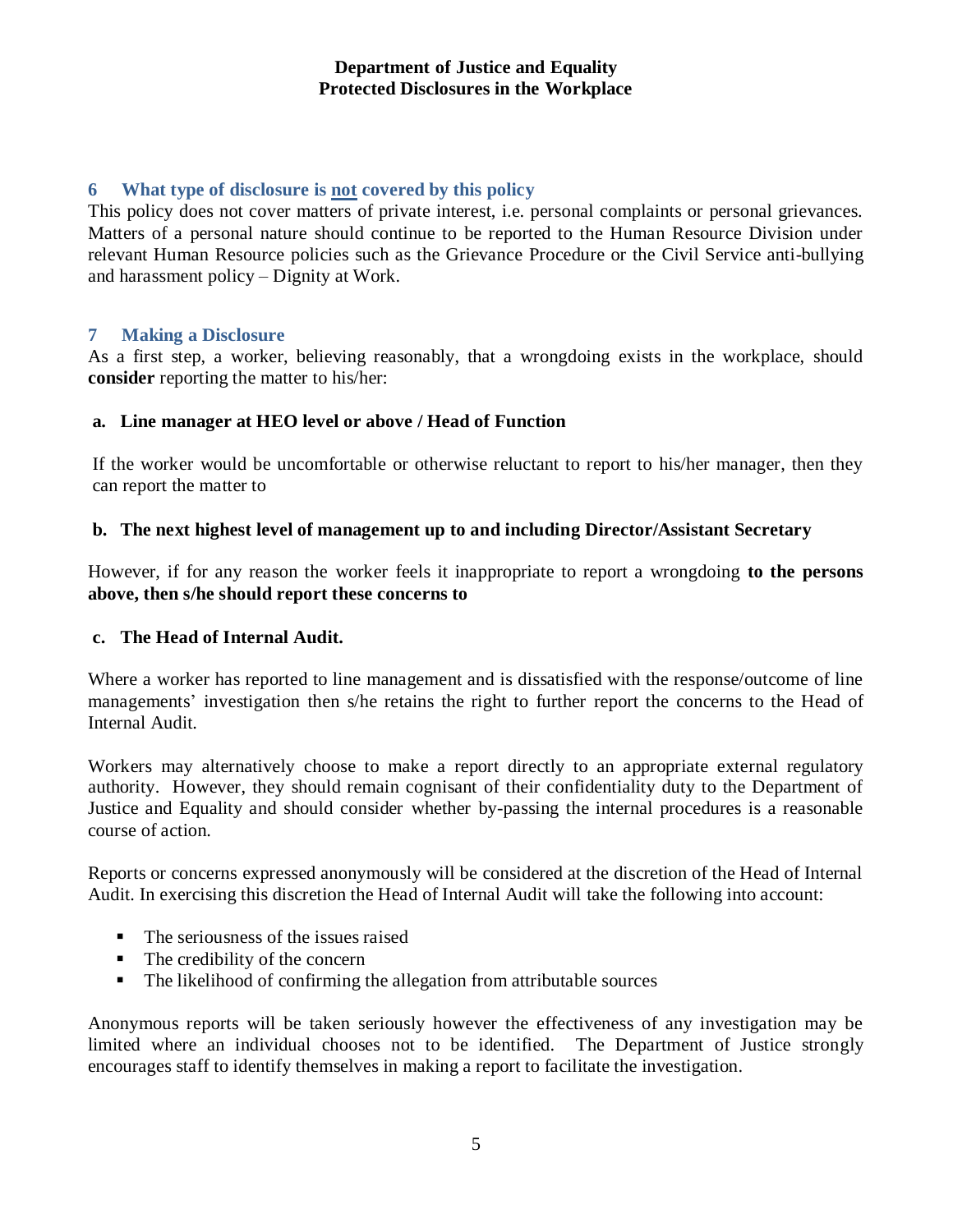Workers should not endeavour to find proof of their suspicion, if their concern is based on a reasonable belief, the worker should report under this policy.

#### <span id="page-5-0"></span>**8 How to Report:**

As may be appreciated, written correspondence is preferred to verbal as there is less scope for misunderstandings arising. Verbal correspondence will be accepted but it should be noted that verbal correspondence **may** carry less weight in considering whether the issue should be forwarded for full investigation.

The report can be submitted on the template at Appendix 2 and should include the following at a minimum:

- Date submitted:
- Subject:
- Detail of Concern:
- Detail of whether the concern was previously raised and to whom:

The detail of the disclosure should be in sufficient detail that a person without prior knowledge would understand the issue.

#### <span id="page-5-1"></span>**9 To Whom to Report:**

Reports should be submitted to appropriate person as outlined in section 8 above. Where it is intended to communicate the concern directly to the Head of Internal Audit then the report can be forwarded to:

The Head of Internal Audit 51 St Stephen's Green Dublin 2 Phone: 01 6028499 Email: [audit@justice.ie](mailto:audit@justice.ie)

#### <span id="page-5-2"></span>**10 Process of Assessment and Investigation**

The objective of an investigation is to ascertain whether or not, the concerns reported have occurred. The Department of Justice will ensure that Investigators will at all times be cognisant of, and comply with principles of natural justice.

#### <span id="page-5-3"></span>10.1 Procedures for Handling, Assessing and Investigating Reports

In all instances where a report has been made under this policy, a record will be made of its receipt and a file opened.

- All written reports submitted by a named worker will be examined.
- Verbal reports will be examined if the appropriate person or the Head of Internal Audit considers that there is enough information supplied to carry out an investigation. Anecdotal evidence may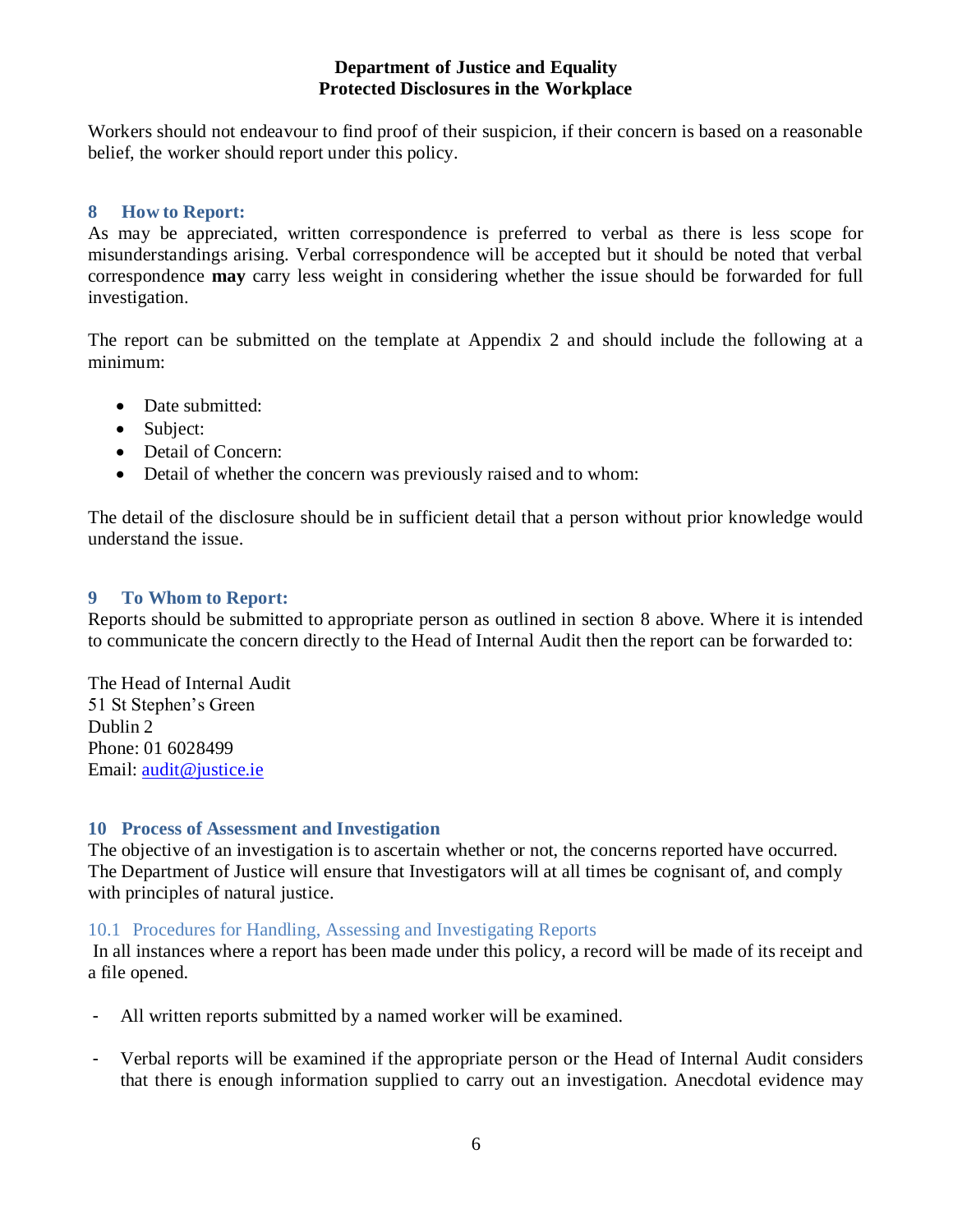not be considered strong enough to undertake an investigation. Verbal reports will be documented by the recipient.

- Anonymous reports will be examined subject to the discretion of the Head of Internal Audit.

In exercising this discretion the factors that may be taken into account would include:

- $\blacksquare$  The seriousness of the issues raised
- $\blacksquare$  The credibility of the concern
- The likelihood of confirming the allegation from attributable sources

In line with the reporting cascade, the issue will be investigated by the line manager reported to or s/he will refer the matter to the Head of Internal Audit who will organise for the issue to be investigated by either by a member of the Internal Audit Team (for simple issues), or by appropriate qualified professionals – either internal or external personnel. Where it is proposed to refer the matter to an internal person, other than a member of the Internal Audit Team, for investigation, the worker reporting the concern will be notified of the name of the investigating person and may request, if not comfortable with the named individual investigating the claim, that the matter be referred to another person.

If not already notified under the previous paragraph, the person who has made the disclosure will be advised of the name and contact details of the person (internal or external) who is handling the matter and may be asked to provide additional assistance if required.

#### <span id="page-6-0"></span>10.2 Initial Examination

If, on preliminary examination, the allegation is judged to be wholly without substance or merit, the allegation may be dismissed and the person who made the report will be informed.

If, on preliminary examination, there appears to be prima facie substance to the allegation, the matter may:

- Be the subject of a full investigation;
- Be referred to an outside body, including An Garda Síochána.
- Be referred to the Human Resource unit for investigation under the appropriate Human Resource policy.

#### <span id="page-6-1"></span>10.3 Full Investigation

Any disclosures forwarded for full investigation will be thoroughly investigated including interviews with all the witnesses and other parties involved. Statements from all parties shall be recorded in writing and a copy given to the interviewee for confirmation.

The Department will need to take great care in providing information to the person who has made the disclosure to ensure that it does not breach the legal rights of any person who has been accused of wrongdoing. Providing information to the person who has made the disclosure might compromise the investigation of the case in some circumstances. The worker who has made the disclosure will be provided with periodic feedback for purposes of reassurance that the investigation is being progressed. At the conclusion of the process the worker who has made the disclosure will be informed of the general outcome of the investigation.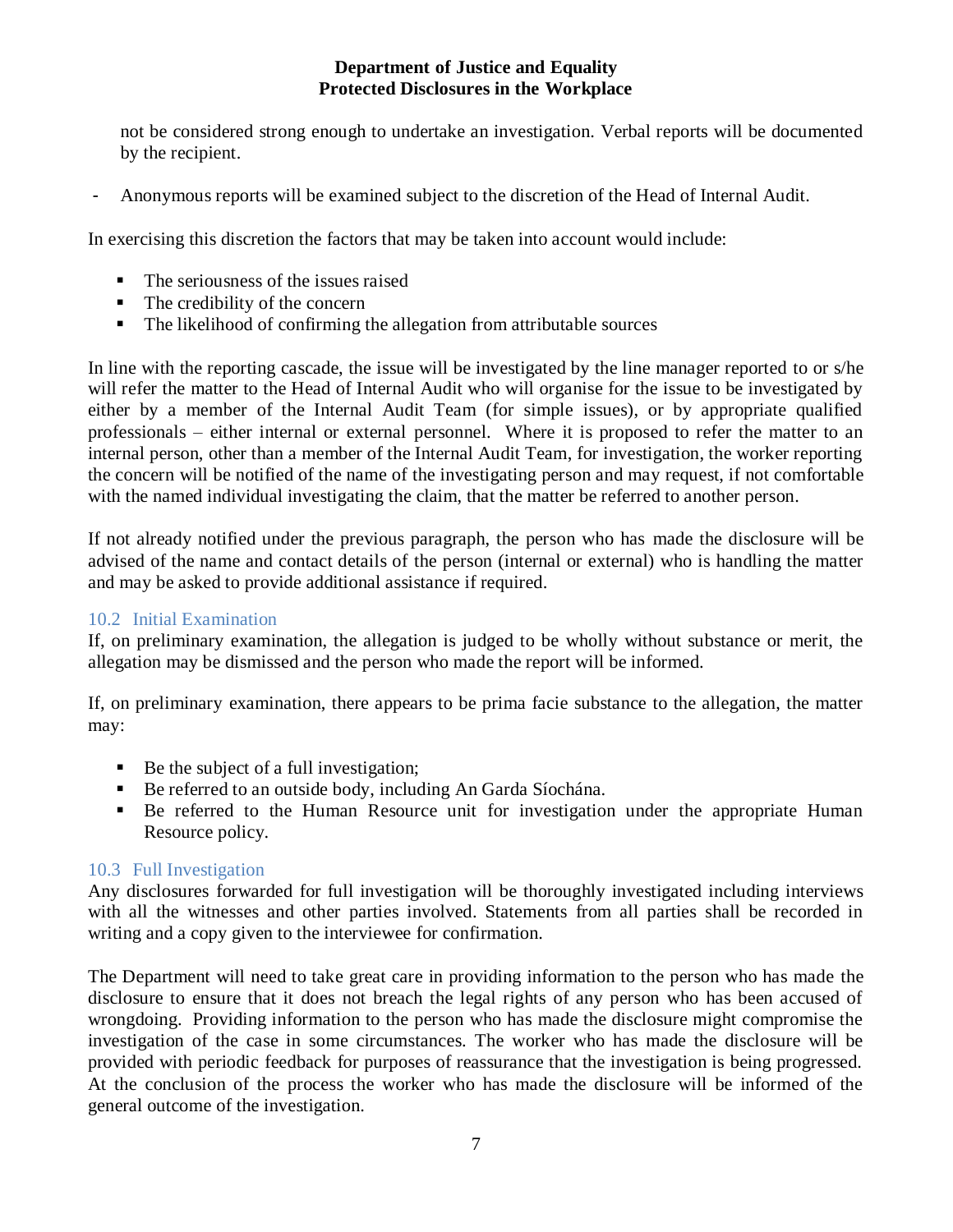It is important to note that the principles of natural justice do not require a person associated with an allegation of wrongdoing to be notified of the **receipt** of an allegation. Nor does the person accused of wrongdoing have the right to know the identity of the worker who has made the report.

Where an investigator wishes to question or seek information from the person accused of wrongdoing, the subject is entitled to be given details of what is alleged and given the opportunity to respond and to contest the allegation.

In the interests of natural justice, the person(s) against whom the allegation is made will be informed in writing of the allegation and all of the supporting evidence, and will be allowed full opportunity to comment at an appropriate stage in the process and before the investigation is concluded.

The person accused of wrongdoing is entitled to be informed of the outcome of the investigation and is entitled to a copy of the investigation report **if** it concludes that a wrongdoing has occurred.

#### <span id="page-7-0"></span>**11 Confidentiality**

All reasonable efforts will be made to keep the identity of the person making a report confidential. However it is important to be aware that it may not be possible to keep the identity confidential as in certain circumstances, the person may be required to co-operate with investigating authorities or, for example, give evidence in Court or to another forum. However, in accordance with the objective of section 16 of the Protected Disclosures Act 2014, the identity of the persons making a disclosure will be protected and it will be a disciplinary offence for persons to disclose improperly the identity of such a person or to seek to establish the identity of a person who has made a disclosure.

A worker should not hesitate to contact the Internal Audit Unit for informal discussion in relation to the process of reporting and of conducting investigations under this policy.

If a worker is unsure whether to use the procedure or s/he wants independent advice at any stage, s/he is encouraged to obtain external independent advice. [Transparency International Ireland](http://transparency.ie/helpline) provides independent advice to workers.

#### <span id="page-7-1"></span>**12 Protection from Penalisation**

All reasonable steps will be taken to protect workers from penalisation for having made a Protected **Disclosure** 

Workers should inform the Head of Internal Audit if they have experienced any act of penalisation by any employee of the Department as a result of having made a protected disclosure.

The Department of Justice and Equality will not tolerate any penalisation of workers who make a report under this policy and will treat any acts of penalisation or attempted penalisation as serious misconduct under the Civil Service Disciplinary Code, or where the Code does not apply, as a serious disciplinary matter.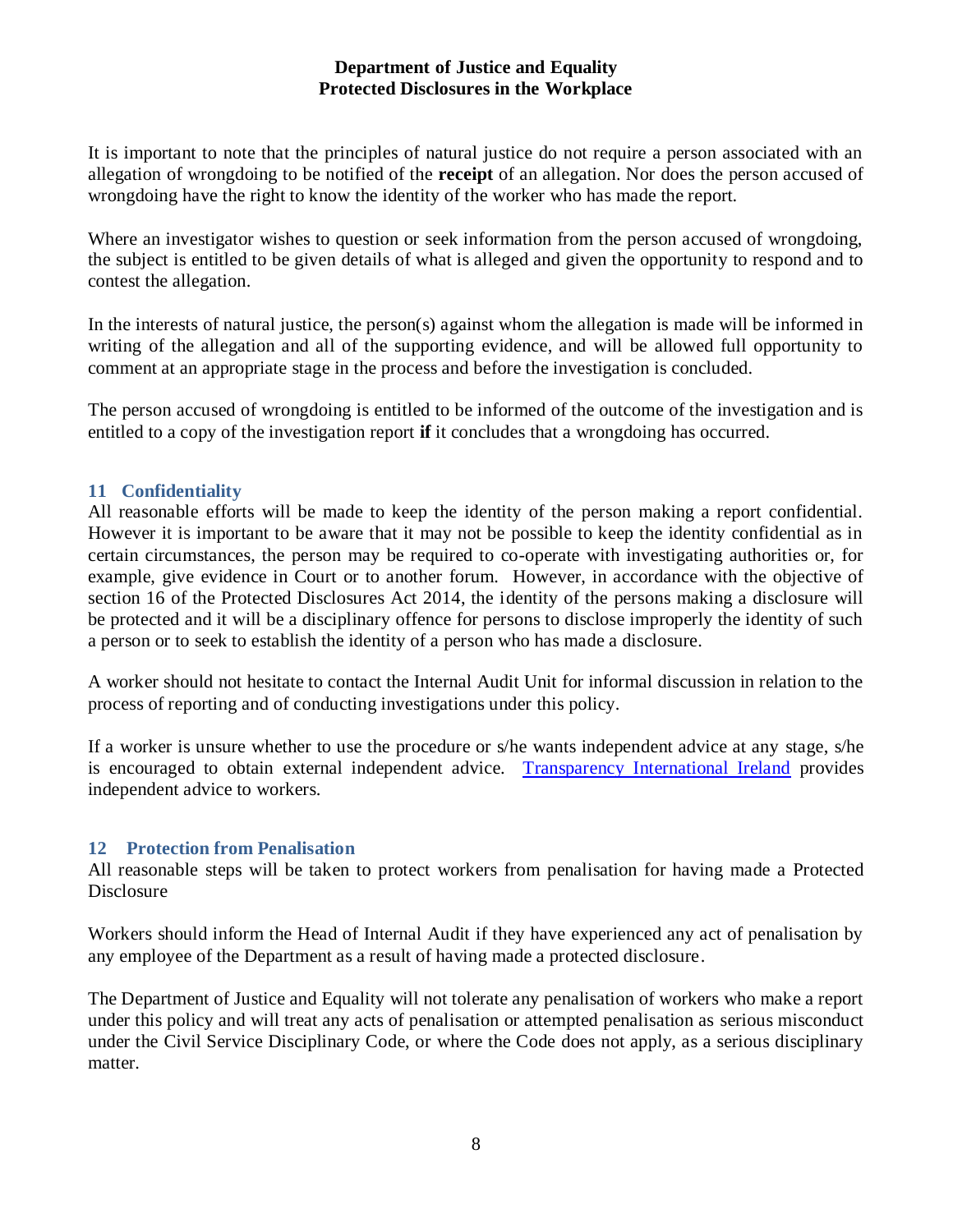#### <span id="page-8-0"></span>**13 Outcomes following an investigation**

The following are potential outcomes on conclusion of the investigation of the matter disclosed;

The disclosure is upheld or partly upheld leading to:

- The malpractice being stopped and the system weaknesses identified and addressed or the concern being addressed in so far as is reasonable
- Disciplinary action being taken under the Civil Service Disciplinary Code against the wrongdoer depending on the results of the investigation
- The matter being referred to an outside body, including An Garda Síochána.

The disclosure is not upheld:

- No action if the allegation made in good faith, proves unfounded.
- Action under the Civil Service Disciplinary Code being considered against the reporter in the event of the claim being found to be malicious or otherwise in bad faith

If the outcome of the investigation of a disclosure is not to the satisfaction of the worker that reported the issue, then s/he has the right to make a disclosure to the appropriate legal or investigative agency outside of the Department in line with the provisions of the Protected Disclosures Act 2014.

#### <span id="page-8-1"></span>**14 Review Process**

If the worker who has made the disclosure is not satisfied with the outcome of the investigation, the Department will engage an external reviewer to re-evaluate the findings and consider any additional evidence provided.

| <b>All workers</b>                   | To ensure that reports are made where appropriate;      |
|--------------------------------------|---------------------------------------------------------|
|                                      | and that they are valid.                                |
| <b>Line Managers</b>                 | To investigate and to follow the appropriate steps once |
|                                      | a report is made. Line management must also send        |
|                                      | outline details of the Protected Disclosures to         |
|                                      | <b>Internal Audit for statutory reporting purposes</b>  |
| The Head of Internal Audit           | To investigate, or organise an investigation, and to    |
|                                      | follow the appropriate steps once a report is made.     |
|                                      | This is subject to the Head of Internal Audit being     |
|                                      | satisfied that the concern merits investigation.        |
| <b>Human Resources</b>               | To ensure that all workers are informed of the          |
|                                      | Protected Disclosures Reporting Policy annually.        |
| Investigator (if appointed)          | To investigate and to follow the appropriate steps once |
|                                      | a report is made and to report to the Head of Internal  |
|                                      | Audit as appropriate.                                   |
| <b>Management</b><br><b>Advisory</b> | To review and assess how the policy is working and to   |
| <b>Committee</b>                     | make adjustments to policy as appropriate.              |

#### <span id="page-8-2"></span>**15 Responsibilities**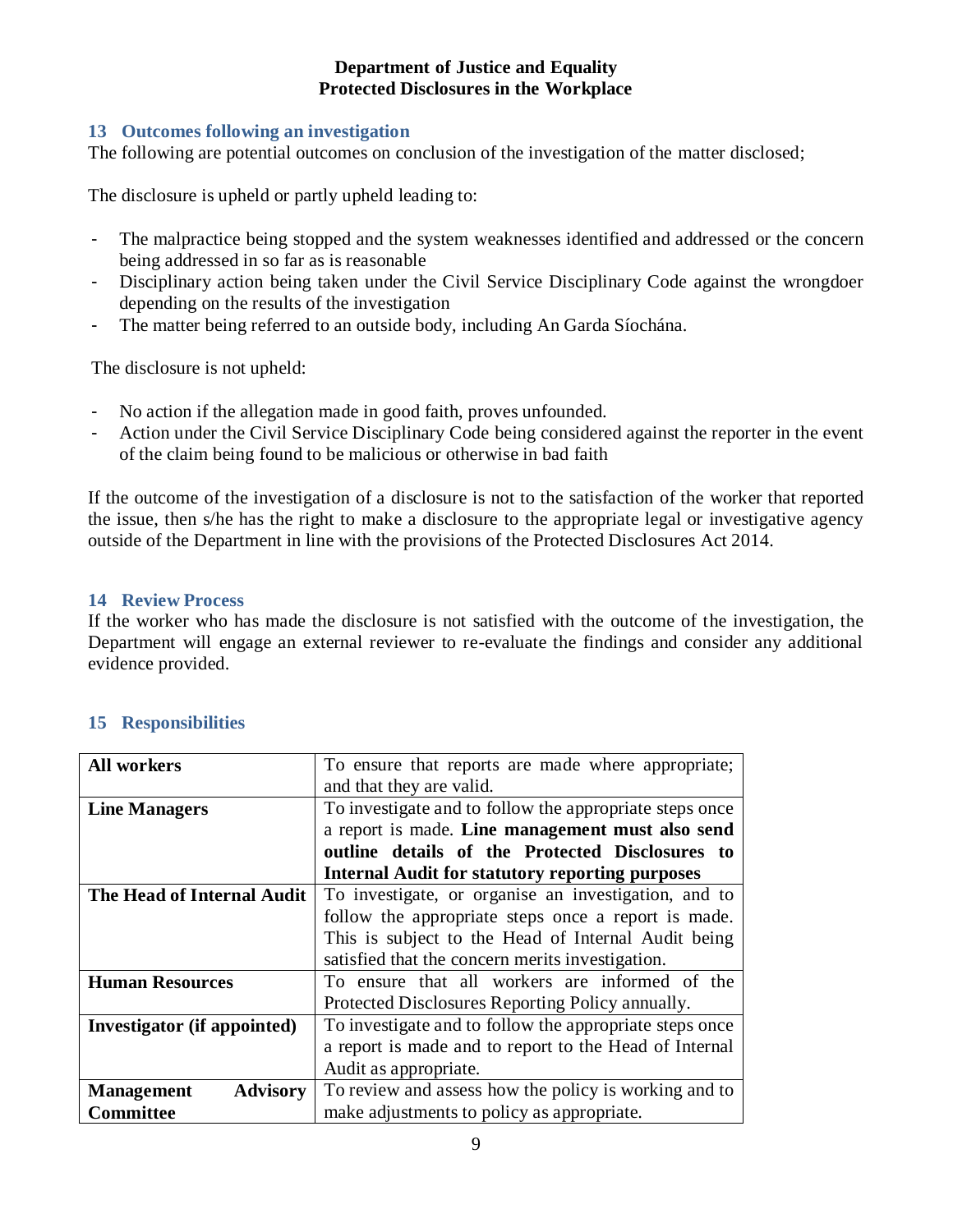#### <span id="page-9-0"></span>**16 Monitoring and Review**

Confidential records will be kept of all matters raised through this Protected Disclosures Policy and the Management Advisory Committee will receive periodic reports on its effectiveness.

The Policy forms part of the internal control procedures and as such will be reviewed and updated (if necessary) on a regular basis as part of the review of internal controls and procedures. Any changes will be notified to staff.

#### <span id="page-9-1"></span>**17 Annual Report.**

The Head of Internal Audit will prepare and publish an Annual Report, on an anonymised basis, in relation to the disclosures received and dealt with under this policy in the previous year in line with the requirements of section 22 of the Protected Disclosures Act 2014. This report is to be "in a form that does not enable the identification of the persons involved".

#### <span id="page-9-2"></span>**18 Context of this Policy: The Protected disclosures Act 2014**

The purpose of the Protected Disclosure Act 2014 is to provide a robust statutory framework within which workers can raise concerns regarding potential wrongdoing that has come to their attention in the workplace in the knowledge that they can avail of significant employment and other protections if they are penalised by their employer or suffer any detriment for doing so.

The Protected Disclosures Act 2014 provides for a stepped system of channels through which a worker can make a disclosure if **s/he wishes to attract the protections under the act**. A worker may communicate his or her concerns to

- **An employer (Section [7](#page-4-1) and Section [8](#page-5-0) of this Protected Disclosures Policy)**
- To a prescribed person as set out in Statutory Instrument 339 of 2014 (Protected Disclosures Act 2014 (Section 7(2) Order 2014). This is a formally designated person that can receive a report in respect of matters in their sphere of responsibility e.g. the Director General of the Environmental Protection Agency can receive reports on all matters relating to the protection of the environment in the State.
- To a Minister of the Government (regarding a matter within their functional ambit or in the case of a worker in a Public Body)
- Externally to others e.g. reporting to the Comptroller and Auditor General, or to a public representative etc.

This is the context in which our Protected Disclosures policy sits. A worker is encouraged to use the internal confidential reporting structure in the first instance. It is only if the internal structures fail the worker or the worker does not have confidence in the internal structures that the worker may feel obliged to report an issue outside of the organisation. In this case, the worker is afforded some protection under the Protected Disclosures Act 2014.

It should be noted that there are certain prerequisites for entitlement to redress under the act, being:

- That the worker has been penalised or is threatened with being penalised at the hands of the employer for having made a disclosure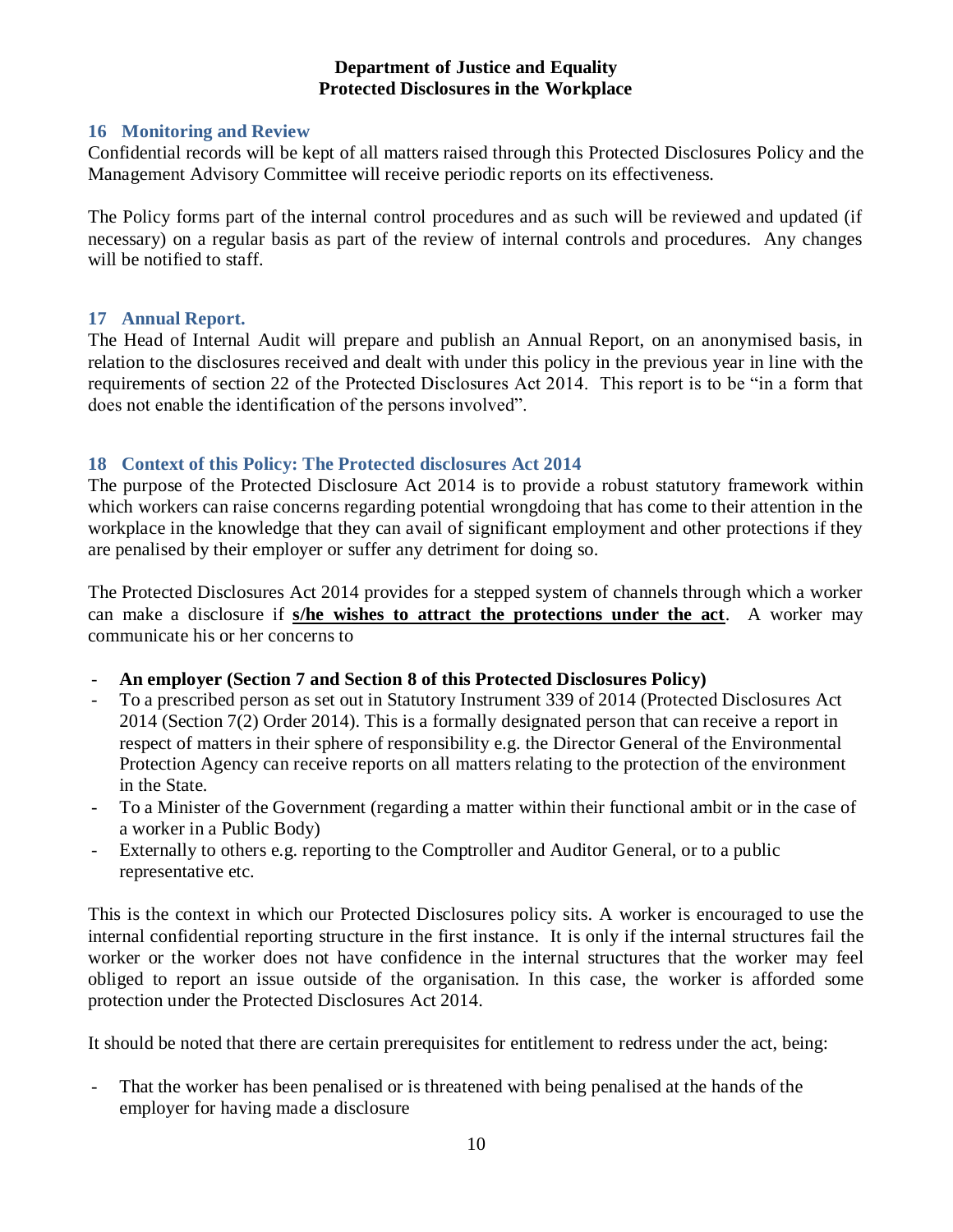- That the disclosure is a protected disclosure under the terms of the act (this will not be known at the time the disclosure is made)

#### <span id="page-10-0"></span>**19 Data Protection**

The Department of Justice & Equality policy on Data Protection will be complied with in relation to information and documentation collated in the course of an investigation.

Ends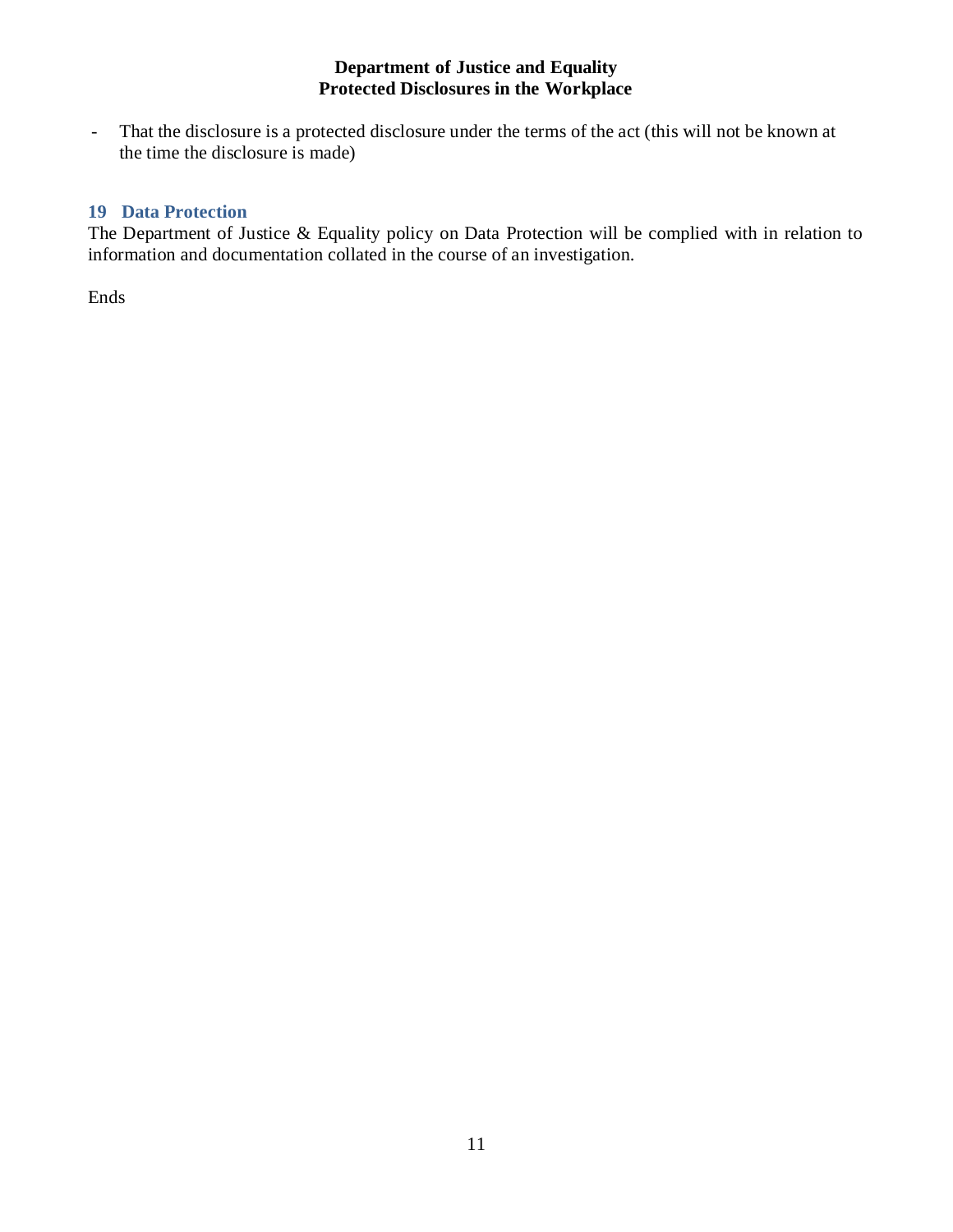#### **Appendix 1 – Details of Offices/Agencies that have adopted the policy**

Executive Offices or Agencies, who have adopted the policy, are recorded here.

<span id="page-11-0"></span>

| <b>Unit/Agency</b>                      | <b>Date Adopted</b> | <b>Comment</b>                                                                                                                                                                                                                                                                                                                                                                                                                                               |
|-----------------------------------------|---------------------|--------------------------------------------------------------------------------------------------------------------------------------------------------------------------------------------------------------------------------------------------------------------------------------------------------------------------------------------------------------------------------------------------------------------------------------------------------------|
| <b>Charity Regulation Authority</b>     | 29/04/2015          |                                                                                                                                                                                                                                                                                                                                                                                                                                                              |
| Forensic Science Ireland                | 29/04/2015          |                                                                                                                                                                                                                                                                                                                                                                                                                                                              |
| <b>Irish Film Classification Office</b> | 29/04/2015          |                                                                                                                                                                                                                                                                                                                                                                                                                                                              |
| Insolvency Service of Ireland           | 23/04/2016          |                                                                                                                                                                                                                                                                                                                                                                                                                                                              |
| <b>National Property Services</b>       | 08/05/2015          |                                                                                                                                                                                                                                                                                                                                                                                                                                                              |
| <b>Regulatory Authority</b>             |                     |                                                                                                                                                                                                                                                                                                                                                                                                                                                              |
| Office of the Data Protection           | 23/04/2015          |                                                                                                                                                                                                                                                                                                                                                                                                                                                              |
| Commissioner                            |                     |                                                                                                                                                                                                                                                                                                                                                                                                                                                              |
| Office of the Refugee                   | 18/05/2015          |                                                                                                                                                                                                                                                                                                                                                                                                                                                              |
| <b>Applications Commissioner</b>        |                     |                                                                                                                                                                                                                                                                                                                                                                                                                                                              |
| Office of the State Pathologist         | 05/05/2015          |                                                                                                                                                                                                                                                                                                                                                                                                                                                              |
| <b>Private Security Authority</b>       | 26/06/2015          | The Private Security Authority has adopted the Protected Disclosures<br>Policy of the Department of Justice and Equality as its policy on<br>protected disclosure in the workplace. Where this document mentions<br>the Department of Justice and Equality this can be read as the Private<br>Security Authority. The chief Executive shall make an annual report<br>on the policy and its implementation to the Board of the Private<br>Security Authority. |
| <b>Probation Service</b>                | 29/04/2015          |                                                                                                                                                                                                                                                                                                                                                                                                                                                              |
| Reception and Integration<br>Agency     | 20/05/2015          |                                                                                                                                                                                                                                                                                                                                                                                                                                                              |
| Refugee Appeals Tribunal                | 18/05/2015          |                                                                                                                                                                                                                                                                                                                                                                                                                                                              |